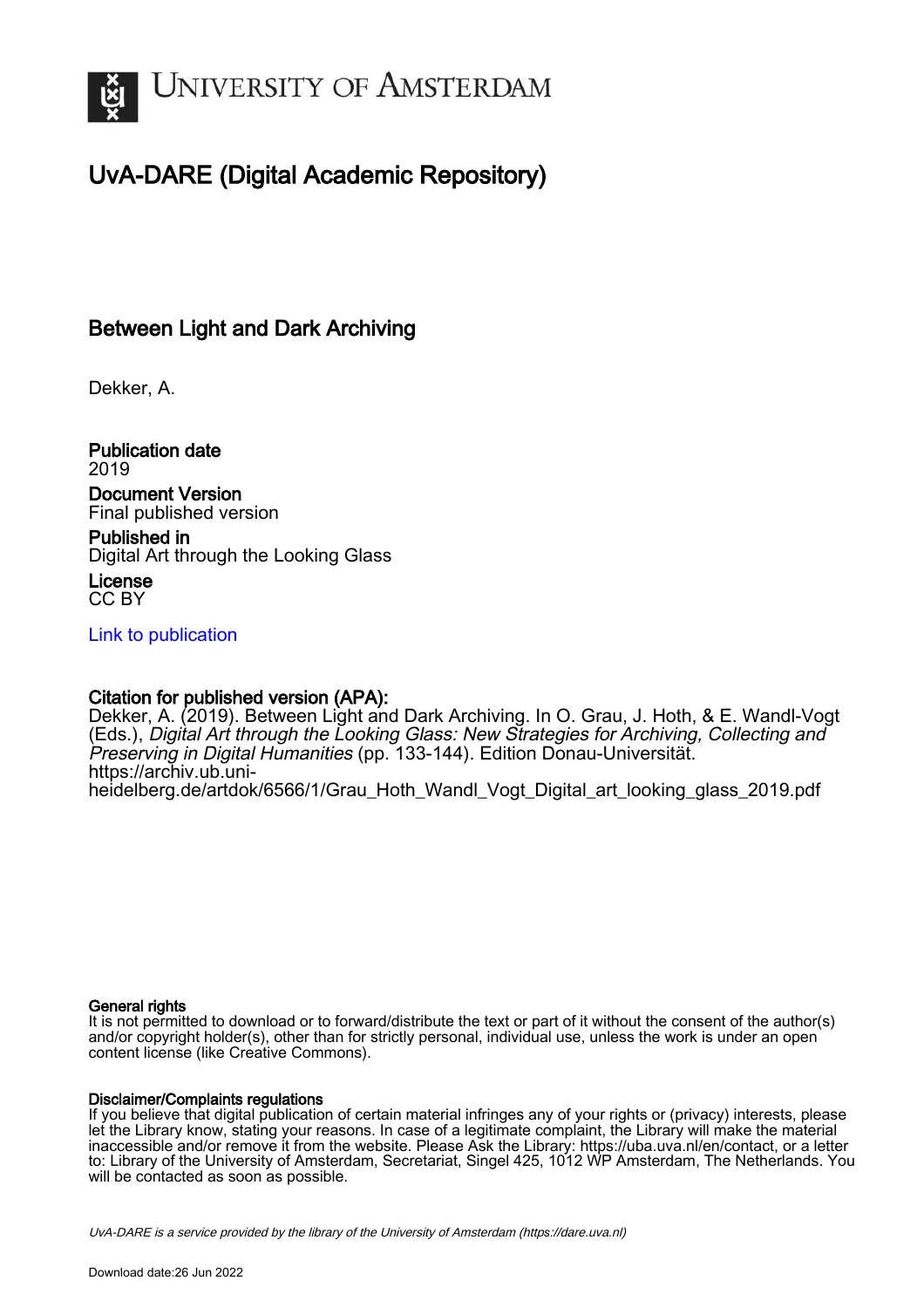# Between Light and Dark Archiving

Annet Dekker Post-doc Research Fellow, London South Bank University annet@aaaan.net

### Abstract

Some people argue that the digital archive is an oxymoron (Laermans and Gielen 2007) or more akin to an anarchive (Ernst 2015, Zielinski 2014). Derrida used the word *anarchive* to signal that "what remains unvanquished remains associated with the *anarchi."* Ernst relates it to the digital archive and describes the anarchive as something that cannot be ordered or catalogued because it is constantly re-used, circulated, and expanding, and thus only a metaphorical archive. Similarly, Foster describes how the *anarchival* is about obscure traces rather than absolute origins, emphasising the incomplete, which may offer openings to new interpretation, or 'points of departure' as mentioned by Foster (2004). These various descriptions imply that digital archives, and in particular Web-based archives, function less as a storage space and more as a recycling centre in which the material (the archival document, if one can still use this term) is dynamic. In other words, the default state of the digital archive is re-use instead of storage, circulation rather than centrally organised memory, constant change versus stasis. How to capture and retrieve all this data, information and documentation, but more importantly, in what way does archiving take place on the Web? In what follows I examine projects by artists who in various ways explore the challenges of online archiving. These examples show how information and data is captured and archived on the Web. In particular, how it becomes a networked environment, or performance space characterised by the transition from objects to processes. This new situation, I argue, means moving between dark and light archiving, and it's the place where a new method of *networked coarchiving* emerges.

#### Keywords

Online archive, networked data, curation, preservation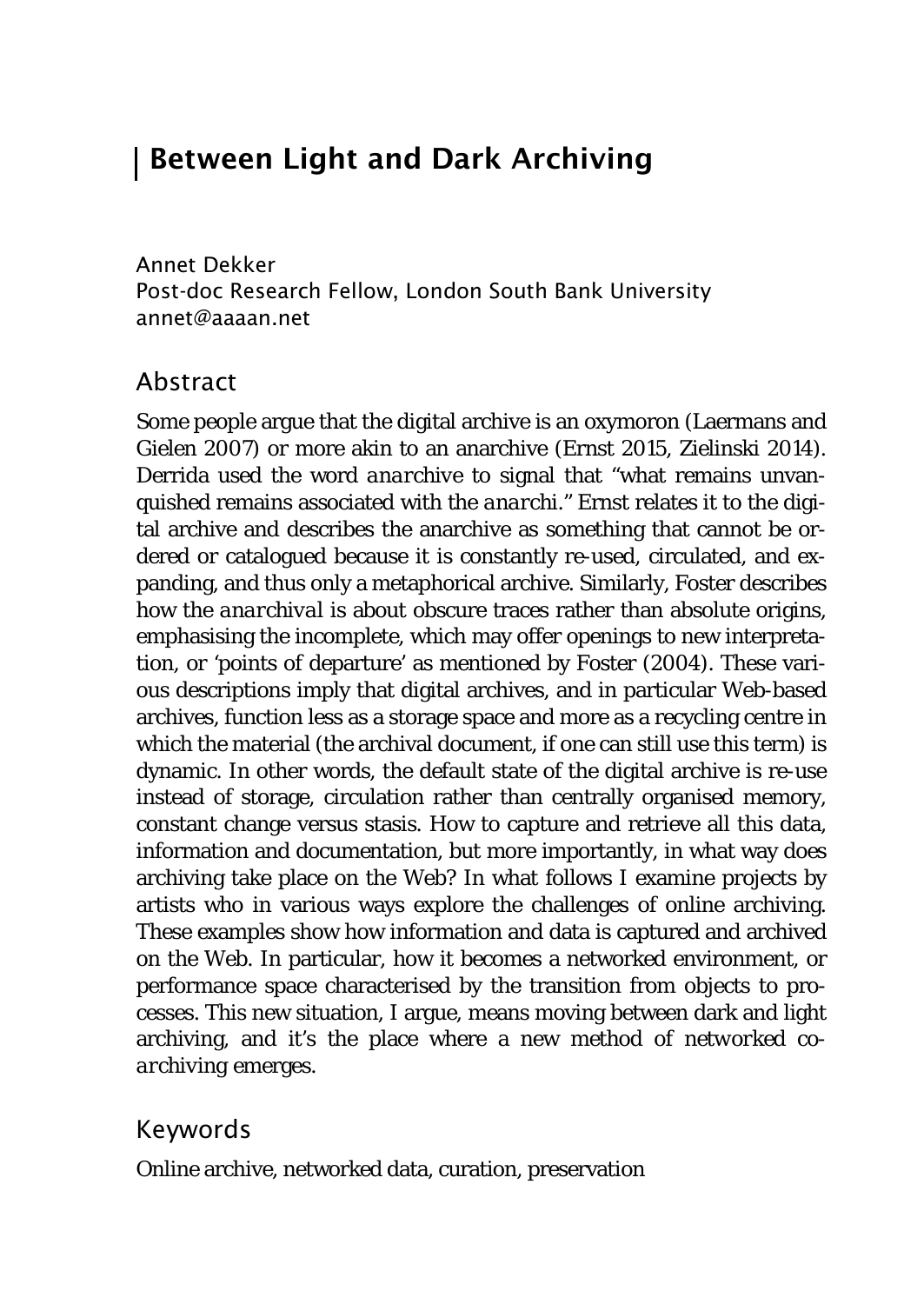# A tension between light and dark, or heavy and light

Archives are shaped and defined not merely by their content, but by the nature of their structure and the systems that are used to document and archive records. This applies to archives in any medium whether they are paper, video, or photography, but it is most clearly visible in digital archives, specifically those that are created and evolved on the Web. In 2013 Olga Goriunova reflected upon the role of the online curator as a tension between heavy and light curating:

Curators and museums working with the new computational materiality are compelled to remain lightly operational, responding to the creation of new aesthetic value, whether by artists or those beyond-artists.

Confronted lightly and omnipresently with the new aesthetic values ceaselessly churned out by the operations of computational matter, the curator's or art institution's work is heavy. (2013: 28)

In other words, a curator involved in the computational intricacies of the Web sits between the lightness of applications and interfaces and their aesthetic values, and the 'heavy' precision of human–technical creation and systems involved in the production of cultural works. She continues:

Today, the emergence and further unfolding of aesthetic value is open to intervention and meaning-making in a manner that is unforeseen. Parties of different kinds and orders partake in producing, elbowing each other and dipping into such openness. Here, artists and curators are actors amongst many others, whose aims may be far less generous or conducive to future imaginative openings and the excitement of living. (2013: 28)

This means that curating on the Web is not merely concerned with objects, but that curation functions within a wider ecology of social and technical relations. Applied to online archives this means that archiving on the Web also needs to take into account a complex interrelated network of dependencies and contexts that are often invisible, but which are of crucial importance to the making and archiving of culture. In such a scenario, and especially when taking into account algorithmic processes, archiving is becoming darker as less and less is known about the conditions and outcomes of the computer processes. This process is well exemplified in the project *Dark Archives* (2015) by Erica Scourti.

In general, the term 'dark archive' is used to indicate a repository for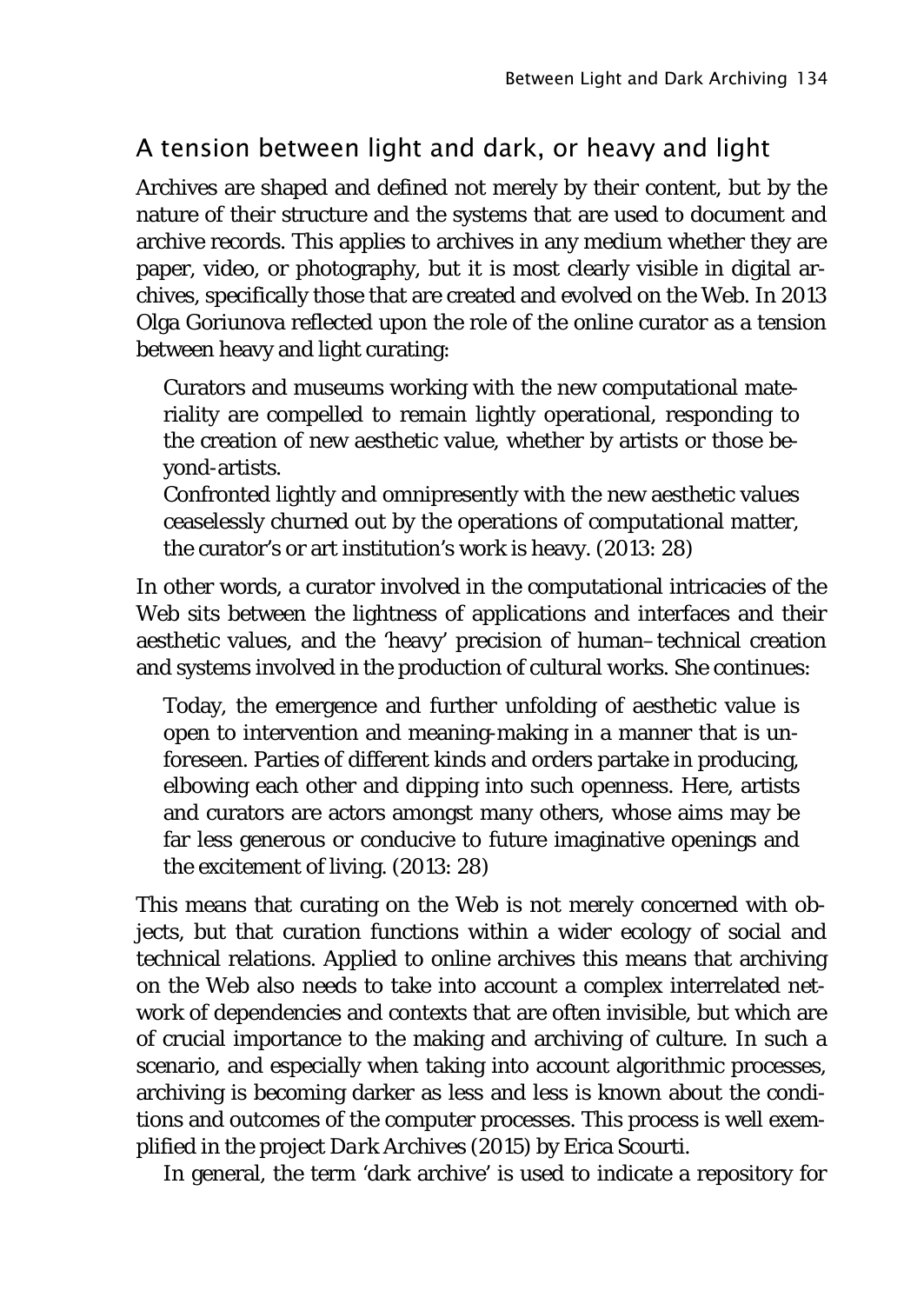information that can be used as a failsafe during disaster recovery  $-$  it is a copy of an archive that consists only of meta-data and is not for public use. However, Scourti is interested in another type of dark archive: the information in an archive that cannot be seen. For example, Amazon.com could be seen as a very 'light' archive. Their business model is based on retrievability, which means that everything can be found and is accounted for. Amazon.com has to battle against the forces of darkness, which threaten to make things in the archive un-findable: the photos and videos that somehow evaded classification, the false negatives, the misclassifications, or the media that fell outside Google's definition for that search term. It could also be spam or things with very similar titles, which happens more and more with algorithmically produced content. So, there is need to keep things retrievable otherwise the content of the archive can fall into darkness: the items are available but you cannot find —or sell them anymore. With *Dark Archives* Scourti wanted to examine how visibility and invisibility relate to online archival platforms such as Google Photo to explore the idea of what eludes classification in an era of increasingly intelligent auto-classification systems and in what ways these systems affect data of individual users.

Her project *Dark Archives* consists of two phases; in the first, Scourti uploaded her entire fifteen-year personal media archive of daily (digitised) photos and images, videos and drawings to Magisto, an online autoediting and archiving app. Magisto's algorithms analyse videos and photos that are uploaded and breaks them down on three levels: visual analysis, audio analysis and storytelling. Essentially Magisto searches for similarity in the images and sounds. For example, most people take several photos of the same moment or object, because the light was not right, or the smile not genuine enough. The algorithms trace all these instances, which often end up somewhere in the dark corners of hard drives, and based on the results edits everything together in a short video. Scourti's videos showed some of the footage but not all. For the second phase, and inspired by the results of Magisto, Scourti turned to Google Photo. Next to archiving photos, Google Photo uses 'Assistant', a similar algorithm to Magisto that generates short animations or panoramas by stitching similar images together. Of course none of the users really know how these algorithms search for and categorise the images, what the exact parameters are or what the algorithm looks for. This ambiguity, or randomness, of tracing, retrieving and creating new content was of interest to Scourti, and in an attempt to address the 'missing media' she asked five authors –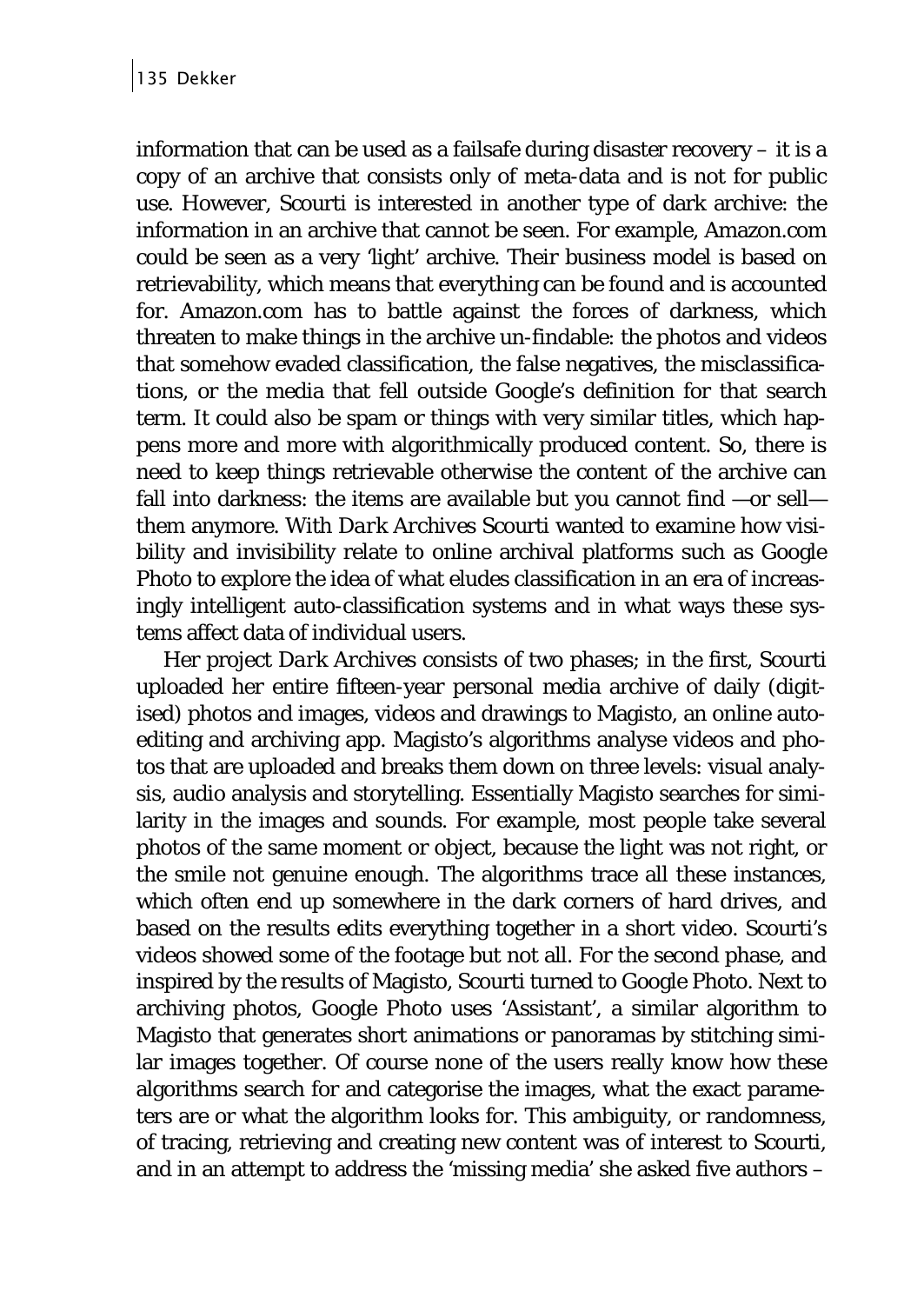Jessica Bunch, Christina Chalmers, Sandra Huber, Linette Voller and Joanna Walsh – to search her Google Photo page with keywords of their choice and then speculate on and write captions for what they imagined to be the missing set of media for that search term. By asking the writers to imagine the way an algorithm works, the project tried to get at the core of what a non-human thought process or logic could be. Scourti then matched their captions with the existing media from her archive, and created a final series of videos.

Scourti's *Dark Archives* shows how online content is always ambiguous and unstable—at least when using automated editing systems or even certain platforms. Content moves between 'light' and 'dark' archival systems, surfacing occasionally, while at other times it may present itself in a completely changed context. And even though the content might stay the same, it is not static; it is always added to, and depending on the search terms, the context changes. It could be argued that any collection, or archive, has potentially limitless constellations within it and the meaning of it changes depending on the context in which it is used. However, with semi-automated algorithms an additional, ambiguous, unfinished and semi-fictional quality enters into the equation that is unknown, unpredictable and invisible. *Dark Archives* points to the issues that emerge when image archives can be parsed, and potentially monetised, once in the hands of corporate platforms. It also explores how new technologies inscribe knowledge in different ways and how they record and archive the lives of their users. In other words, how identity and memory are constructed.

Perhaps every document creates (rather than describes or illustrates) the event; every search creates an archive, and every archive gives rise to a different reality. Search queries both create an archive and are potentially archival material in themselves (as the still ongoing fascination with Google's auto-complete attests to) and, as Derrida says, the archiving itself is productive of events, historical and otherwise. (Scourti, in Dekker 2016)

How to re-assert agency and control when creating online performative or dynamic archives? One possibility I explored in several online projects was to see how such spaces are used as both sources for information and provide possibilities for new enactments, projects or performances.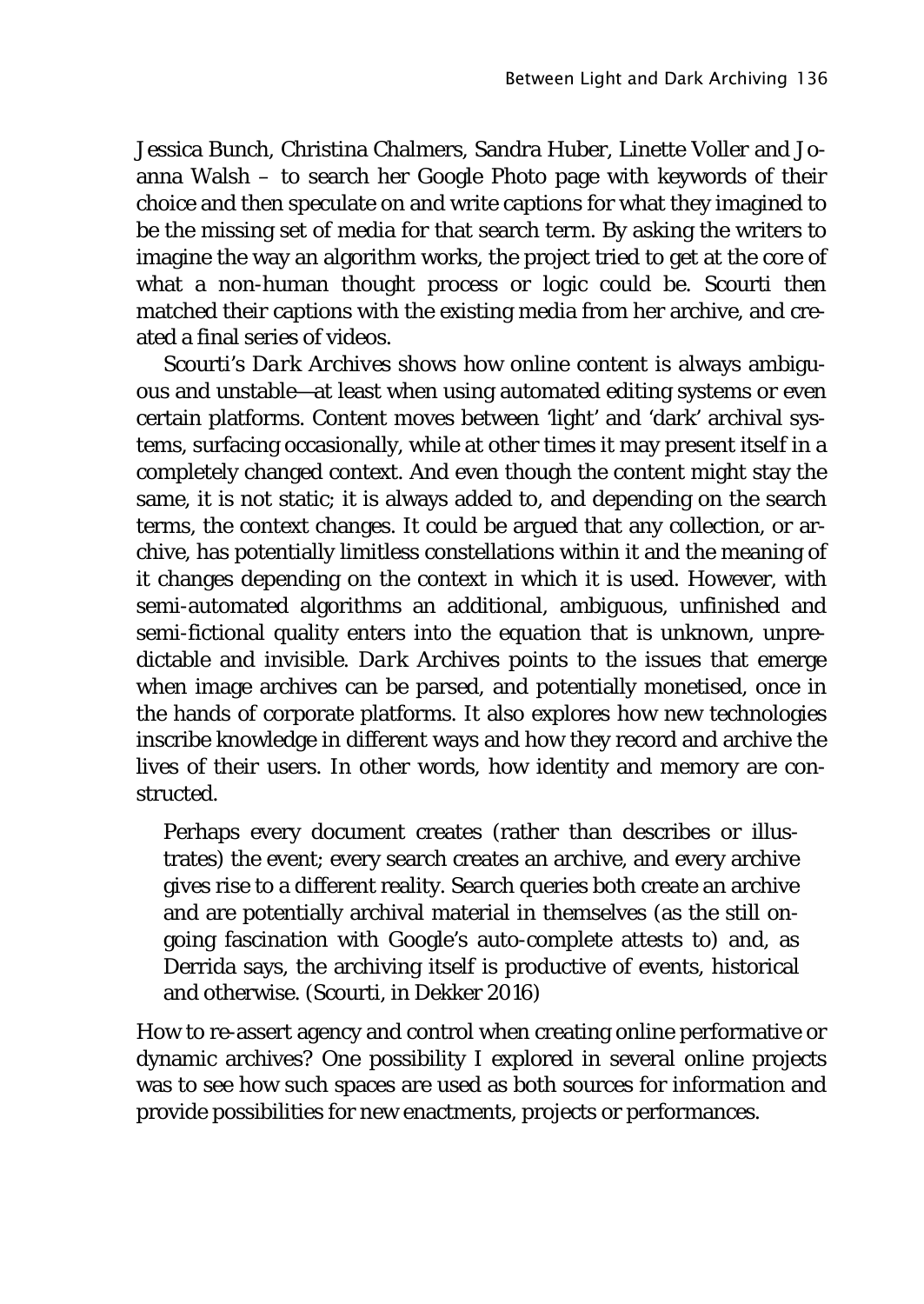# Circulation

In the project *One Terabyte of Kilobyte Age* (2011–ongoing) Olia Lialina and Dragan Espenschied developed new archival methods that reflect the way archival content was created: the captured universe of Geocities. Geocities was a free Web hosting service founded in July 1995. It soon emerged as one of the most popular and inhabited places on the Web and remained so until the late 1990s. At the peak of the dot.com fever in January 1999 Yahoo! purchased Geocities—for 3 billion dollars. However, Geocities soon became synonymous with old-fashioned aesthetics and bad taste. At the same time people drifted to social network profiles. In April 2009, Yahoo! announced that it would shut down Geocities in six months. During these months the *Archive Team* and about 100 people managed to rescue almost a terabyte of Geocities pages. And on 26 October 2010, marking the first anniversary of Geocities' closing, the Archive Team released a torrent file archive of 641 GB, containing approximately 1.2 million accounts. As mentioned by digital archivist Jason Scott:

Geocities arrived in roughly 1995, and was, for hundreds of thousands of people, their first experience with the idea of a webpage, of a full-colour, completely controlled presentation on anything they wanted. For some people, their potential audience was greater for them than for anyone in the entire history of their genetic line. It was, to these people, breathtaking.<sup>1</sup>

As a symbol of the 'amateur' Web, Geocities is a trace of how the Web was used at the time. This was one of the main reasons why on 1 November 2010 Lialina and Espenschied bought a 2-TB disk and started downloading the largest bit torrent file of all time.[2](#page-5-1) They started unzipping the first files in January 2011, a process that ended in March 2011. After downloading, storing and sorting the 16,000 archived Geocities sites, which took another year, they started to redistribute screen captures of the Geocities homepages through the Web. As Espenschied remarks:

'Content' that is isolated, de-contextualized and shuffled around in databases of social networking sites is the main form of communication, to be useful an artefact has to work as a 'post', it has to become impartible and be brought into a format that is accepted everywhere. And that is a screenshot. (Owens 2014)

<span id="page-5-0"></span><sup>1</sup> See [http://ascii.textfiles.com/archives/2720.](http://ascii.textfiles.com/archives/2720)

<span id="page-5-1"></span><sup>2</sup> For more information about their research and findings, see Lialina (2017).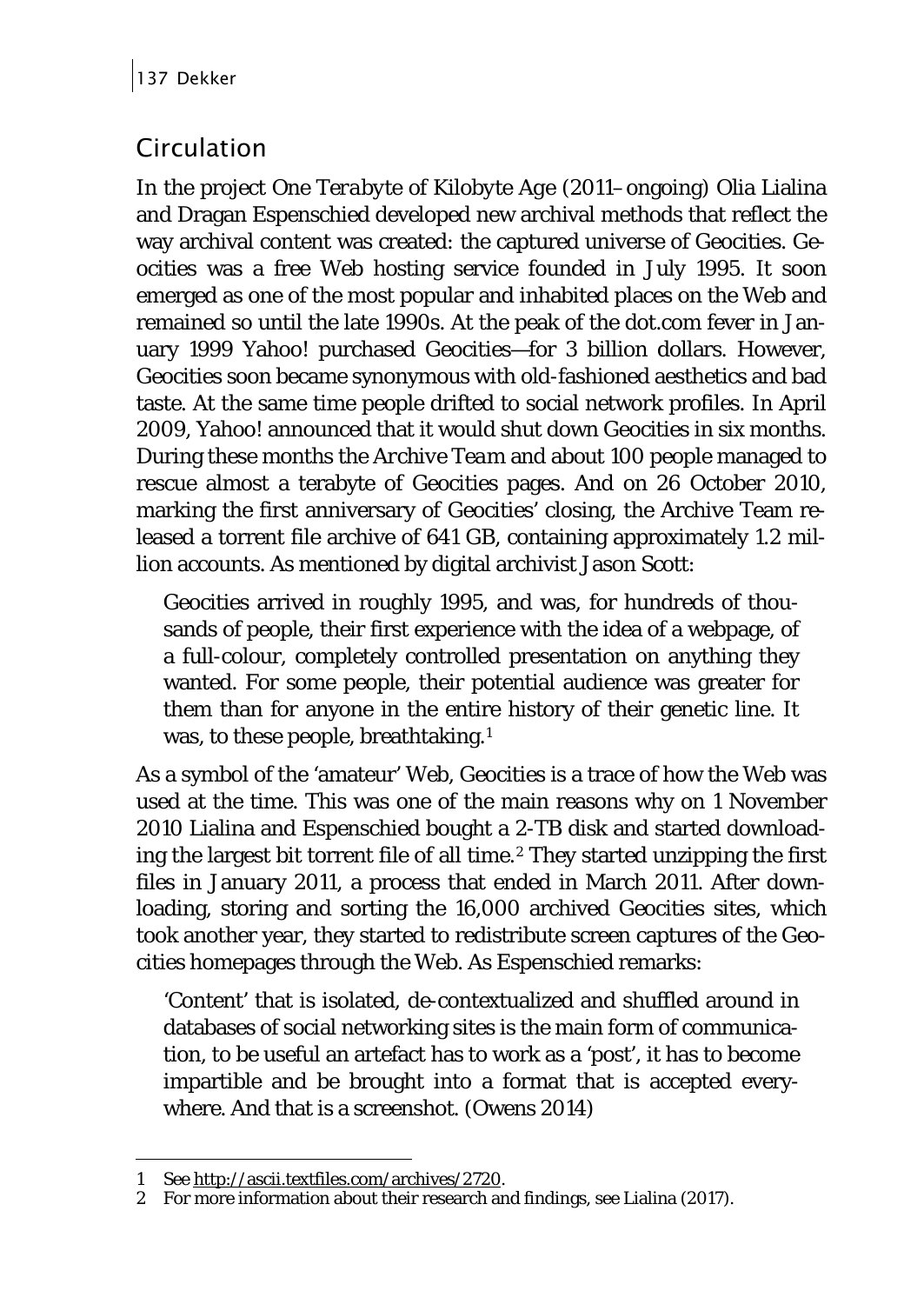The circulation was done in different ways: they opened an automated Tumblr blog that every twenty minutes uploads a new screen shot of a Geocities homepage; the screen captures are liked and reposted by the Tumblr followers; and the most reposted or liked are then presented next to related research on their blog *One Terabyte of Kilobyte Age* while at the same time distributed through Twitter.[3](#page-6-0)

The Geocities archive became a spiral in which Lialina and Espenschied reflect on the Tumblr archive of the torrent archive of the Geocities archive, people reblog, retweet, like and save the posts, and it just keeps going on.[4](#page-6-1) While Geocities was almost a forgotten world on the Web, due to several enthusiasts and thousands of followers and users it became not only visible but also an important marker in the Web's history, and through liking, sharing and redistribution Geocities keeps circulating and popping up in new contexts.[5](#page-6-2) Next, the project introduced a whole new folksonomy through tagging—for example, 'alive' and 'under construction'—of how this new archival material could be categorised and analysed (Lialina 2017). Lialina and Espenschied's project provides all kinds of information on how Geocities was used and misused, in terms of frames, banners, navigation elements, GIF's etc.

*One Terabyte of Kilobyte Age* provides a means of archiving over 500,000 screenshots of homepages, and (re-)viewing the home pages through contemporary interfaces says much about the humour that drives online culture—at least in those days. Instead of purely collecting the material for the purpose of preservation the project became about questioning what 'archive' could mean in the context of making work accessible. The artists specifically choose to represent Geocities' history as a dynamic and still-evolving project, rather than have it exist as static 'back log' of data. As described by Espenschied this form was explicitly chosen as a curatorial and conservation method, because:

<span id="page-6-0"></span><sup>3</sup> See for the Tumblr page http://oneterabyteofkilobyteage.tumblr.com/, the blog http://blog.geocities.institute/, and the Twitter page https://twitter.com/geocities\_txt.

<span id="page-6-1"></span><sup>4</sup> Interestingly in 2013 Yahoo! which previously shut down Geocities (and also quickly brought down the popular sharing site Delicious after they bought it) bought Tumblr. With such a track record, it's not unlikely that *One Terabyte of Kilobyte Age* will outlive its current host.

<span id="page-6-2"></span><sup>5</sup> Often circulation is described as a process of distribution and liking (see, for example, Steyerl 2013). Although this is certainly part of the process, circulation is also inherent in the system through hyperlinking, sharing, and execution processes that move beyond performativity. For more information about this type of computational circulation see, for example, Mackenzie (2005).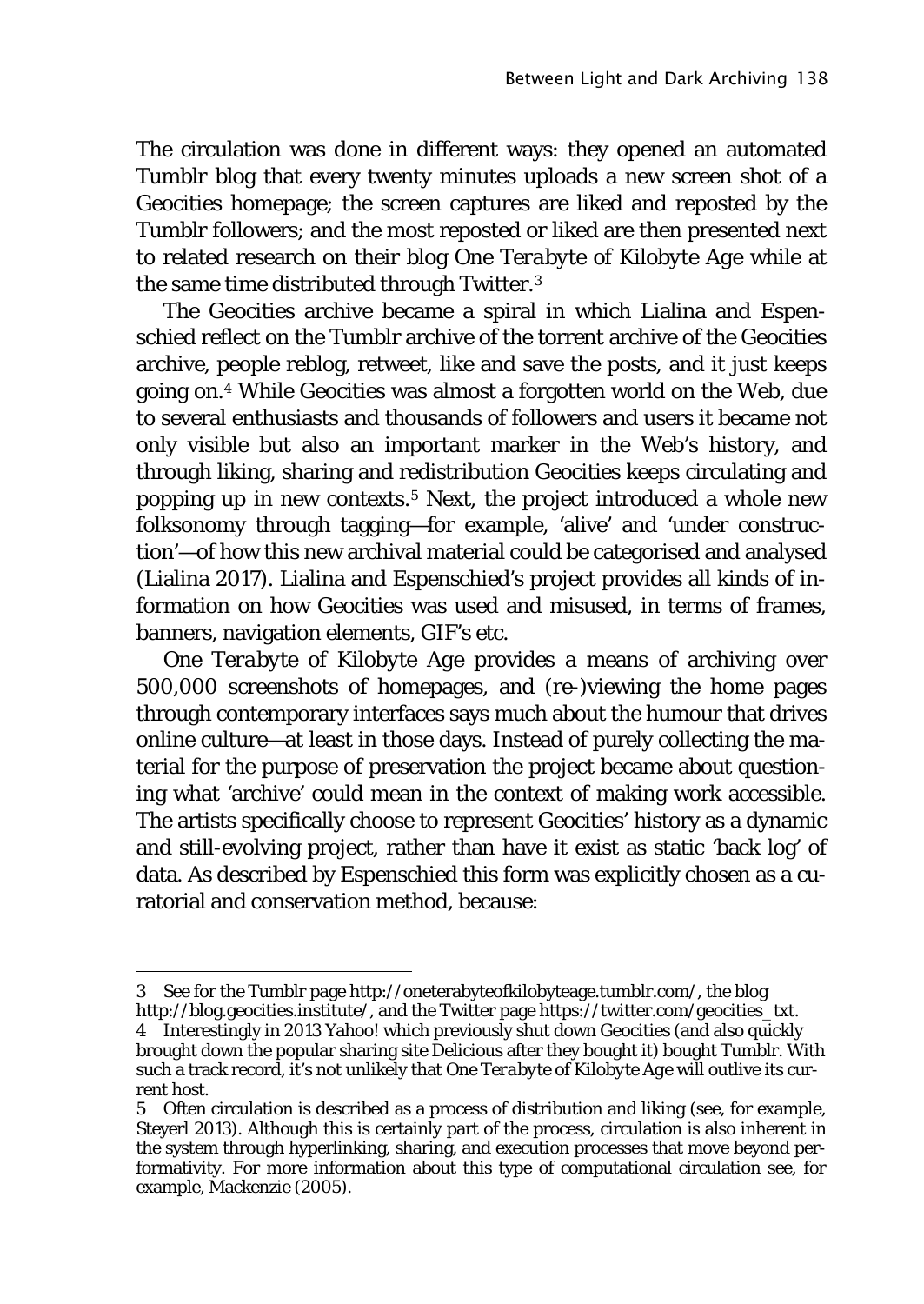Digital Culture is Mass Culture, it is also more about practices than objects. In order for artefacts to survive culturally, they need to become useful again in contemporary digital culture. (Espenschied in Owens 2014)

Interesting questions arise concerning traditional concepts such as provenance and authenticity. As Espenschied also acknowledges, the screenshots have 'authenticity issues', but he goes on to say, 'this is greatly outweighed by their accessibility and therefore impact' (Owens 2014). The other way to experience the online archive would be to emulate the Netscape browser, but this would be costly and require complex emulator setups. While accepting the losses, applied in a generative and circulatory way, *One Terabyte of Kilobyte Age* keeps creating new forms and interpretations, at times pushed forward by humans, other times by bots (Twitter is supposed to have millions of bot accounts, comprising at least 15% of all their accounts). In this way, the digital archive becomes a carefully designed mass re-enactment. The light interface allows for easy recirculation, bringing to the surface more forgotten moments and new experiences.

The project is driven by a desire to use technology as a tool to make visible and open up content or conduct that is neglected, forgotten, discarded or deliberately concealed. In this way, it makes sense – as also pointed out by Bethany Nowviskie, director of the international Digital Library Federation at CLIR—to 'take the notion of cultural heritage not as content to be received but also as technology to be used'. This means that artefacts and events are no longer merely about the past, but are tools that can be used to imagine alternative pasts and futures (Nowviskie 2016). Similar attempts can also be seen in other areas and disciplines, for example, in the conservation of public art. If, as proposed by conservator Glenn Wharton, it is done in collaboration with local people such 'participatory conservation has the potential for critical dialogue on how material culture is preserved, presented and used (Wharton 2005).[6](#page-7-0) Or in the methods used by Shiobhan Davies' dance company for their archival project *RePlay*. Launched in 2009 the elaborate site includes a comprehensive range of audiovisual content, text-based materials and other content that had not been seen before in the public domain, and offers users digital representations of the dance-making process and tools to collect and organise

<span id="page-7-0"></span><sup>6</sup> See also the concept of 'proliferative preservation' that is suggested by Rinehart and Ippolito  $(2014)$  – a method that allows copies of a work to circulate and mutate to better ensure their survival.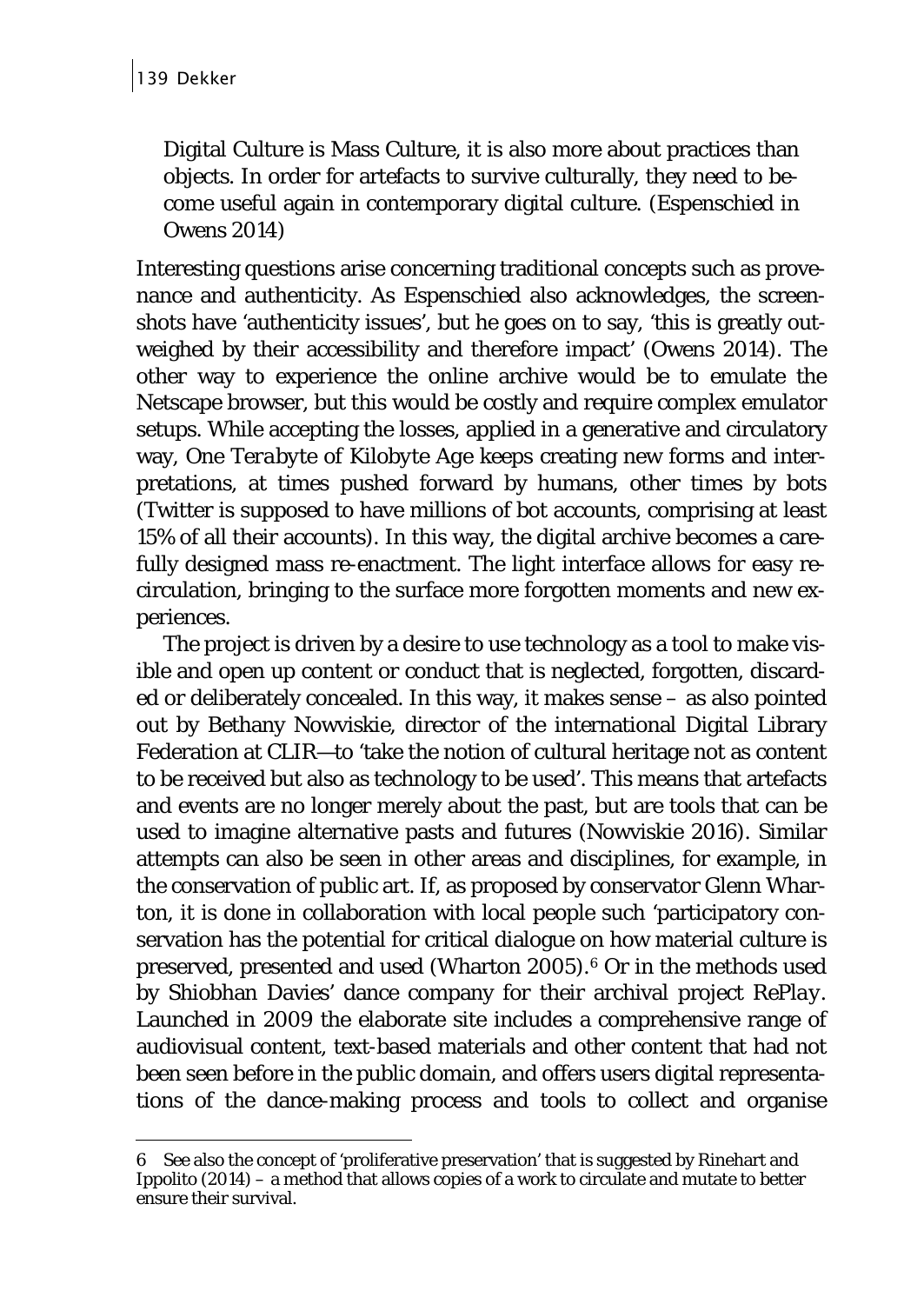searches for research, teaching and general interest. The archival site started in 2005 as a simple online portal; however, it turned into an extension of the artist's work, reflecting back on her creative methods and also influenced her—as well as other peoples—future projects. Rather than purely collecting the material for the purpose of preservation, *RePlay* queries what 'archive' could mean in the context of making work accessible. Similar to Lialina and Espenschied, they were interested in—whether the circulatory characteristics of a digital archive would change how a work was read and in what ways it would provide new meanings of work that were otherwise lost or at least less accessible. Rather than existing as a static 'back log' of material, *RePlay* became a dynamic and still growing site that changes over time:

[...] it involves artists in 'dancing the archive' by exploring archives as source material for new performances and novel methods of artists documentation, rather than for faithful re-enactment or reconstruction. (Whatley 2017)

These efforts emphasise the critical context of something that is transient and often seen as ephemeral. Or as the creators of *RePlay* put it: 'the archive reveals not merely explains something: it probes, questions and provokes' (Whatley 2017). Used in a generative way, the archive keeps creating new forms and interpretations of a work.

## Networked co-archiving

Based on some of the outcomes of her ongoing research into online curation, curator and PhD researcher Gaia Tedone argues that the new techniques of many online platforms have shifted the meaning of the term 'curating' in which a new 'networked co-curating', and I would argue also a 'networked co-archiving', is taking place that is formed by a strategic alliance between curator or archivist, users, objects and machine (Tedone 2017). As she points out, this change is characterised by a collision of different interests driven by economic, cultural, and socio-political agendas, and can be framed as a new space of performativity, signalling a move from object and project to process and intervention (Tedone 2019). In other words, 'networked co-archiving' shifts attention from what is produced to how it is performed and processed. In this scenario, taking into account the algorithmic processes described earlier, 'networked coarchiving' is becoming darker as less and less is known about the condi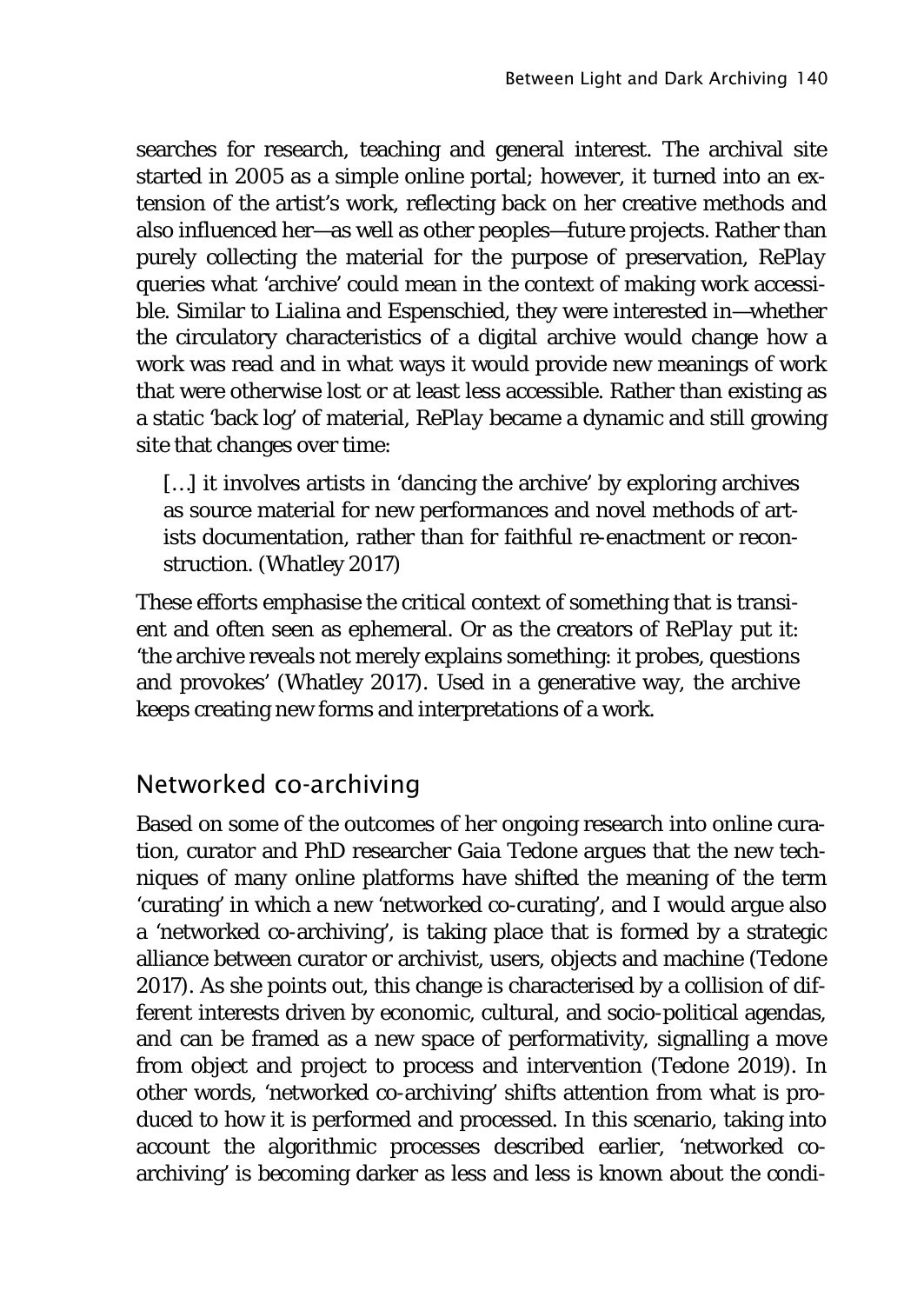tions and outcomes of computational processes. In an attempt to counter such darkness artist Harm van de Dorpel developed the project *Delinear.info* (2014–ongoing).

*Delinear.info* sits in between a sketchbook, a social platform, and an archive. The content that is uploaded by each user simultaneously functions as navigation. Different users take part and connect associatively through images, sounds or texts. Van den Dorpel developed *Delinear.info* because he believed that many existing social media platforms are too chronologically driven and are not enabling enough freedom for expression, as the systems were too rigid and pre-set. Similar to Davies, Van den Dorpel sees *Delinear.info* as a studio, a place to try things out. As he emphasised he is

[...] particularly interested in how we can connect information in new, meaningful ways. In this context I mean meaningful as aesthetically surprising. I do not believe that knowledge is embedded in documents, just as that beauty is not embedded in objects. Beauty and knowledge arise through a game between the creators, viewers, contexts, historical stories, et cetera. (Dekker 2015)

Van den Dorpel approaches the network as a recursive environment, which is about organisational structures, conceptualisation and making relationships. Emphasising that something is never finished, that results are not fixed and that things can always change, *Delinear.info* shows how a work of art or an image doesn't create meaning or value by itself. It is the different relationships that—in this case—determine the identity of an image.

This way of thinking could be said to be prevalent in the history of art, but in the last decades it is also gaining more attention and relevance in the field of archiving. However, what is slightly different and pushing the current 'boundaries' of archival thinking is Van den Dorpel's insistence in searching for complexity, which he finds in the layers between different systems that are connected to each other. Whereas most methods for organising information are focused on reducing complexity, he doesn't try to simplify or reduce, but to encourage complexity. Most advanced search and database engines are still mainly based on text; hence there is a need to reduce complex matters to a brief summary, ideally one word. This way data can be classified and interpreted mechanically. As Van den Dorpel mentions, the interpretation from something complex to abstract qualification hinders alternative interpretations (Dekker 2015). Based on visuals in *Delinear.info* the 'object' links, it stands on its own and connections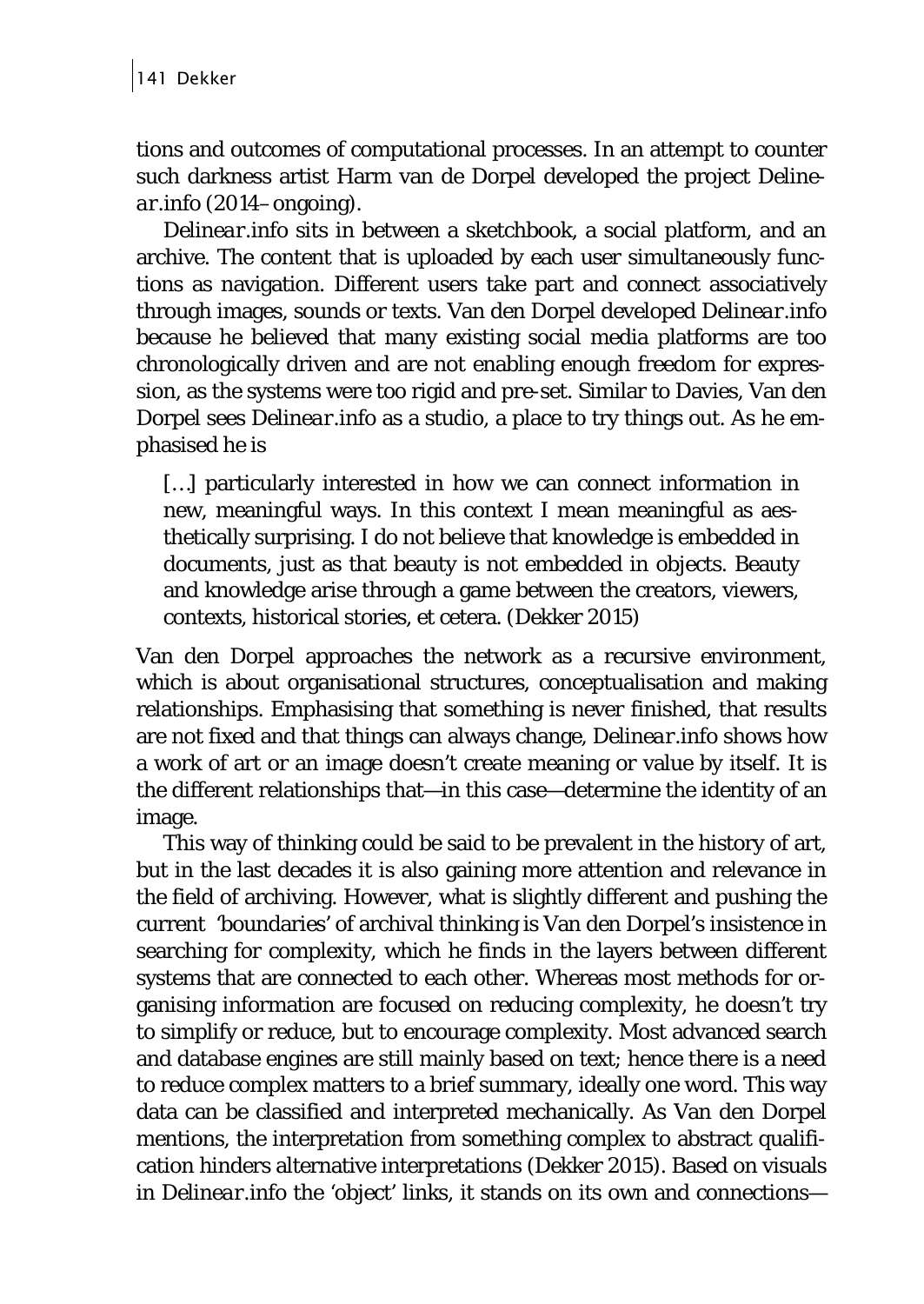or relations—arise from the operations that are performed on it. As a user you trace information more intuitively and aesthetically to encounter new information through links, instead of following expected routings. Rather than a smooth fabric or relatively ordered story, images, words, sounds and sentences seem to dance around, move chaotically, form chains, and assemble into a ragged and unbounded multiple.

Going against structured searches in database or archival systems, *Delinear.info* shows the performativity of a database and it articulates the medium-specificity in an aesthetic gesture. Such performance resembles a thickening, a saturation of relations that are intensified, doubled, made similar, made serial, and it is from these operations that something else arises.

### Embracing unpredictability and the indeterminate

It could be argued that *Delinear.info* is far removed from conventional archival practices that are concerned with original records, objects or documents. Indeed, online archiving has many of the characteristics proposed by the anarchival. In an environment in which data are constructed, and can only be experienced in relation to other data, code, software and hardware, which may have no obvious relation with the 'object', there is a need to consider alternative ways of thinking about archiving. In order to culturally and socially survive, an online archival practice should reflect the environment in which it's 'records' are created, embedded and constructed. While an anarchival position proposes itself as a counterexample to conventional archiving—stressing the (re)use and production of new work, as a creation event,<sup>[7](#page-10-0)</sup> with the term 'networked coarchiving'—I would like to stress the importance of rethinking the archival, not merely as a counter-strategy, but as a concept to reconsider the influence different systems (human and machinic) exert on archival practices, while introducing alternative ways of thinking about what an archive could mean.

The examples I described emphasise an undermining of what could be considered an archival monopoly to classify, document, display and preserve, and the preoccupation with the archival record. Online archiving is performed in and through human and technical elements, relations and

<span id="page-10-0"></span><sup>7</sup> For more information about anarchive in the sense of 'creation event', see the detailed explanation on the Senselab site:

[http://senselab.ca/wp2/immediations/anarchiving/anarchive-concise-definition.](http://senselab.ca/wp2/immediations/anarchiving/anarchive-concise-definition)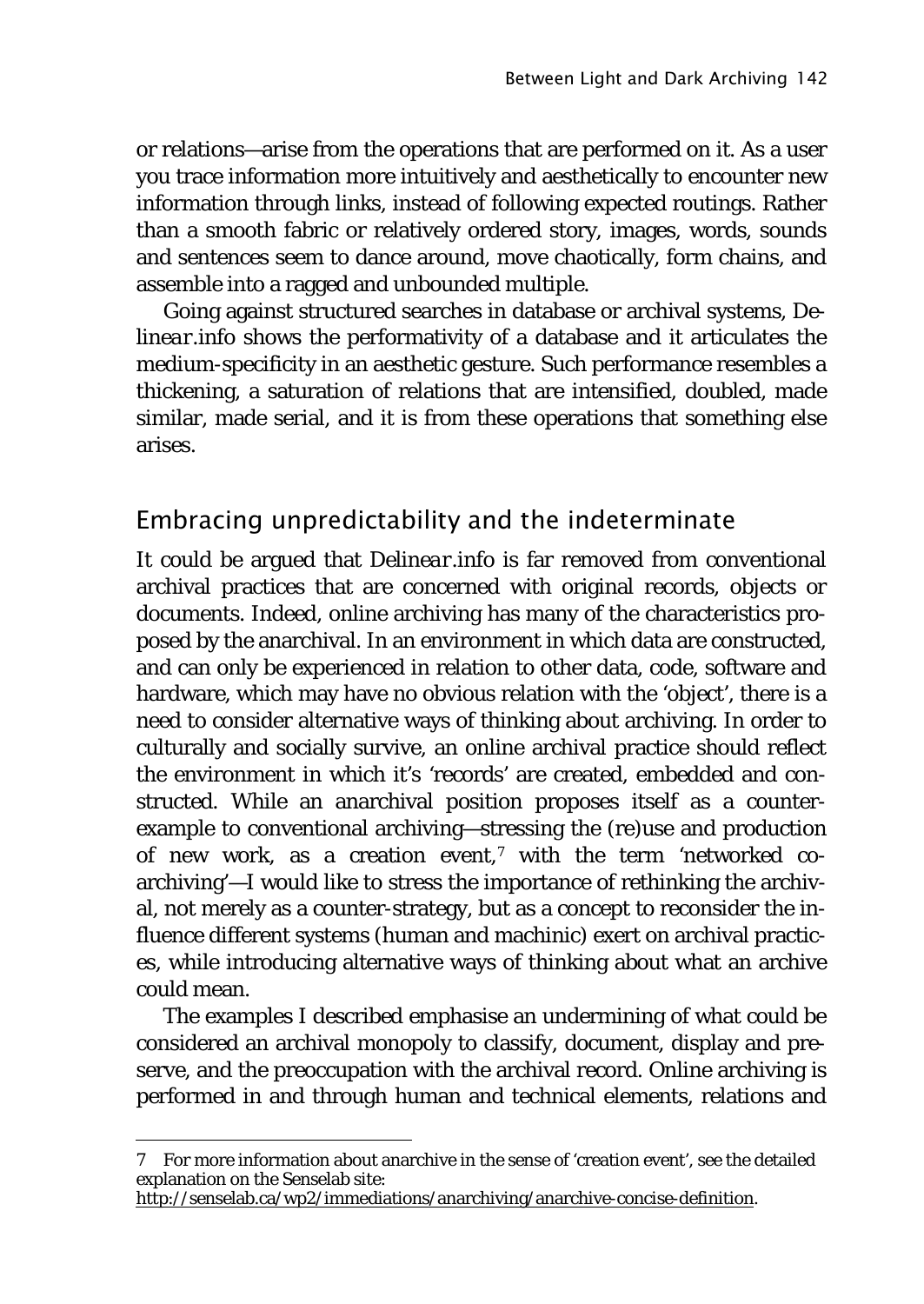interactions, which are active in and are simultaneously organised through the platforms and systems that are used. The result can be framed as a 'networked co-archiving', which is not only concerned with objects, but how different elements function within a wider ecology of cultural and socio-technical relations that participate in creating and archiving culture. It is by embracing these relations and moving between light and dark that a new model of thinking, and archiving, emerges that triggers new relations and creative associations. This new model is open to diverse interpretations, and by following paths that were not yet considered, something new could arise. Such a method attributes new values to computational 'objects' and creates new keys by enacting a specific human and machinic aesthetic relationality.

### References

Dekker, Annet. 2016. "Archiving Our (Dark) Lives. Interview with Erica Scourti." *Het Nieuwe Instituut*, January. [http://archiefinterpretaties.hetnieuweinstituut.nl/en/archiving-our-](http://archiefinterpretaties.hetnieuweinstituut.nl/en/archiving-our-dark-lives-interview-erica-scourti)

[dark-lives-interview-erica-scourti.](http://archiefinterpretaties.hetnieuweinstituut.nl/en/archiving-our-dark-lives-interview-erica-scourti)

- Dekker, Annet. 2015. "Choosing Complexity: Harm van den Dorpel." In *Metropolis M*, n. 6 December/January.
- Ernst, Wolfgang. 2015 [2002]. *Stirrings in the Archive. Order from Disorder*. Translated by Adam Siegel. London: Rowman & Littlefield.
- Foster, Hal. 2004. "An Archival Impulse." In *OCTOBER*, Vol. 110, Fall 2004, pp. 3–22.
- Goriunova, Olga. 2013. "Light Heavy Weight Curating." In *Speculative Scenarios, or What Will Happen to Digital Art in the (Near) Future*, edited by Annet Dekker. Eindhoven: Baltan Laboratories, pp. 25-31.
- Laermans, Rudi and Pascal Gielen. 2007. "The archive of the digital anarchive." In *Image [&] Narrative. Online Magazine of the Visual Narrative*. Issue 17, April.

[www.imageandnarrative.be/inarchive/digital\\_archive/laermans\\_giele](http://www.imageandnarrative.be/inarchive/digital_archive/laermans_gielen.htm) [n.htm.](http://www.imageandnarrative.be/inarchive/digital_archive/laermans_gielen.htm)

Lialina, Olia. 2017. "Still There. Ruins and Templates of Geocities." In Annet Dekker (ed.) *Lost and Living (in) Archives. Collectively Shaping New Memories*, Amsterdam: Valiz, pp. 193-210.